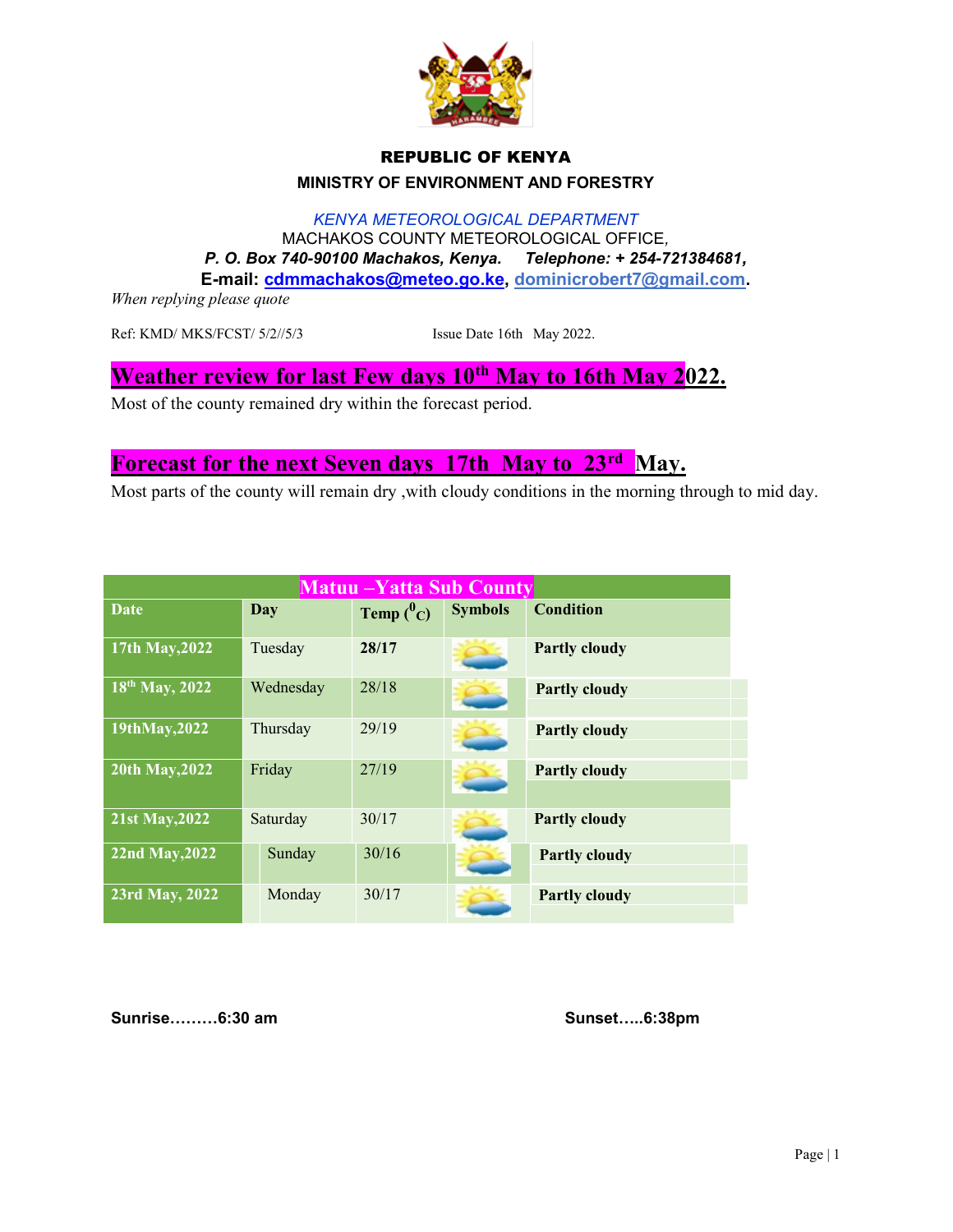# Masii –Mwala Sub-County

| <b>Date</b>     | Day       | Temp $(^0C)$ | <b>Symbols</b> | <b>Condition</b>     |
|-----------------|-----------|--------------|----------------|----------------------|
| 17th May , 2022 | Tuesday   | 26/17        |                | <b>Partly cloudy</b> |
| 18th May, 2022  | Wednesday | 26/17        |                | <b>Partly cloudy</b> |
| 19th May, 2022  | Thursday  | 26/16        |                | <b>Partly cloudy</b> |
| 20th May, 2022  | Friday    | 27/16        |                | <b>Partly cloudy</b> |
| 21st May, 2022  | Saturday  | 25/17        |                | <b>Partly cloudy</b> |
| 22nd May, 2022  | Sunday    | 26/16        |                | <b>Partly cloudy</b> |
| 23rd May, 2022  | Monday    | 26/17        |                | <b>Partly cloudy</b> |

Sunrise 6.30 a m Sunset 6.38pm

| <b>Machakos-Machakos Sub County</b> |           |                     |                |                      |  |
|-------------------------------------|-----------|---------------------|----------------|----------------------|--|
| <b>Date</b>                         | Day       | <b>Temp</b> $(^0C)$ | <b>Symbols</b> | <b>Condition</b>     |  |
| 17th May, 2022                      | Tuesday   | 23/15               |                | <b>Partly cloudy</b> |  |
| 18th May, 2022                      | Wednesday | 24/16               |                | <b>Partly cloudy</b> |  |
| 19th May, 2022                      | Thursday  | 25/16               |                | <b>Partly cloudy</b> |  |
| 20th May, 2022                      | Friday    | 25/15               |                | <b>Partly cloudy</b> |  |
| 21 <sup>st</sup> May, 2022          | Saturday  | 24/16               |                | <b>Partly cloudy</b> |  |
| 22nd May, 2022                      | Sunday    | 23/17               |                | <b>Partly cloudy</b> |  |
| 23rd May , 2022                     | Monday    | 24/16               |                | <b>Partly cloudy</b> |  |

Sunrise 6.30 a m Sunset 6.38pm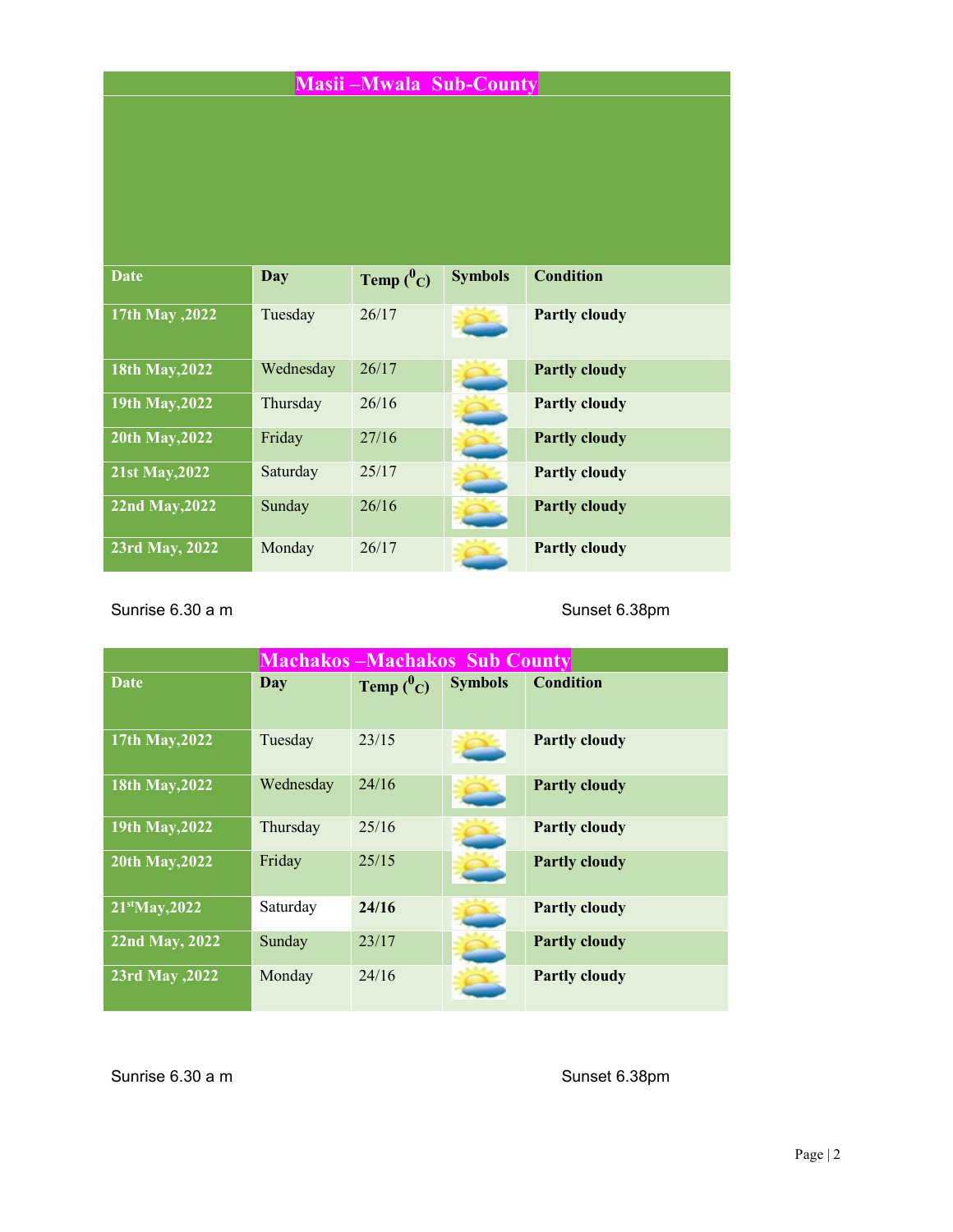| <b>Kangundo – Kangundo Sub County</b> |           |              |           |                      |  |
|---------------------------------------|-----------|--------------|-----------|----------------------|--|
| <b>Date</b>                           | Day       | Temp $(^0C)$ | condition | symbol               |  |
| 17th May, 2022                        | Tuesday   | 25/16        |           | <b>Partly cloudy</b> |  |
| 18th May, 2022                        | Wednesday | 25/16        |           | <b>Partly cloudy</b> |  |
| 19th May, 2022                        | Thursday  | 26/16        |           | <b>Partly cloudy</b> |  |
| 20th May, 2022                        | Friday    | 24/16        |           | <b>Partly cloudy</b> |  |
| 21st May, 2022                        | Saturday  | 25/16        |           | <b>Partly cloudy</b> |  |
| 22nd May, 2022                        | Sunday    | 24/17        |           | <b>Partly cloudy</b> |  |
| 23rd May, 2022                        | Monday    | 25/16        |           | <b>Partly cloudy</b> |  |

Sunrise 6.30 a m Sunset 6.38pm

| TALA-MATUNGULU SUB-COUNTY |                 |       |                |                           |  |  |
|---------------------------|-----------------|-------|----------------|---------------------------|--|--|
| <b>DATE</b>               | <b>DAY</b>      | TEMP. | <b>SYMBOLS</b> | <b>WEATHER CONDITIONS</b> |  |  |
| 17th May, 2022            | <b>Tuesday</b>  | 25/15 |                | <b>Partly cloudy</b>      |  |  |
| 18th May, 2022            | Wednesday       | 26/16 |                | Partly cloudy             |  |  |
| 19th May, 2022            | <b>Thursday</b> | 25/16 |                | Partly cloudy             |  |  |
| 20th May, 2022            | <b>Friday</b>   | 24/17 |                | Partly cloudy             |  |  |
| 21st May, 2022            | <b>Saturday</b> | 25/17 |                | Partly cloudy             |  |  |
| 22nd May, 2022            | <b>Sunday</b>   | 25/17 |                | <b>Partly cloudy</b>      |  |  |
| 23rd May, 2022            | <b>Monday</b>   | 25/17 |                | Partly cloudy             |  |  |

Sunrise …. 6.30am Sunset…..6.38pm